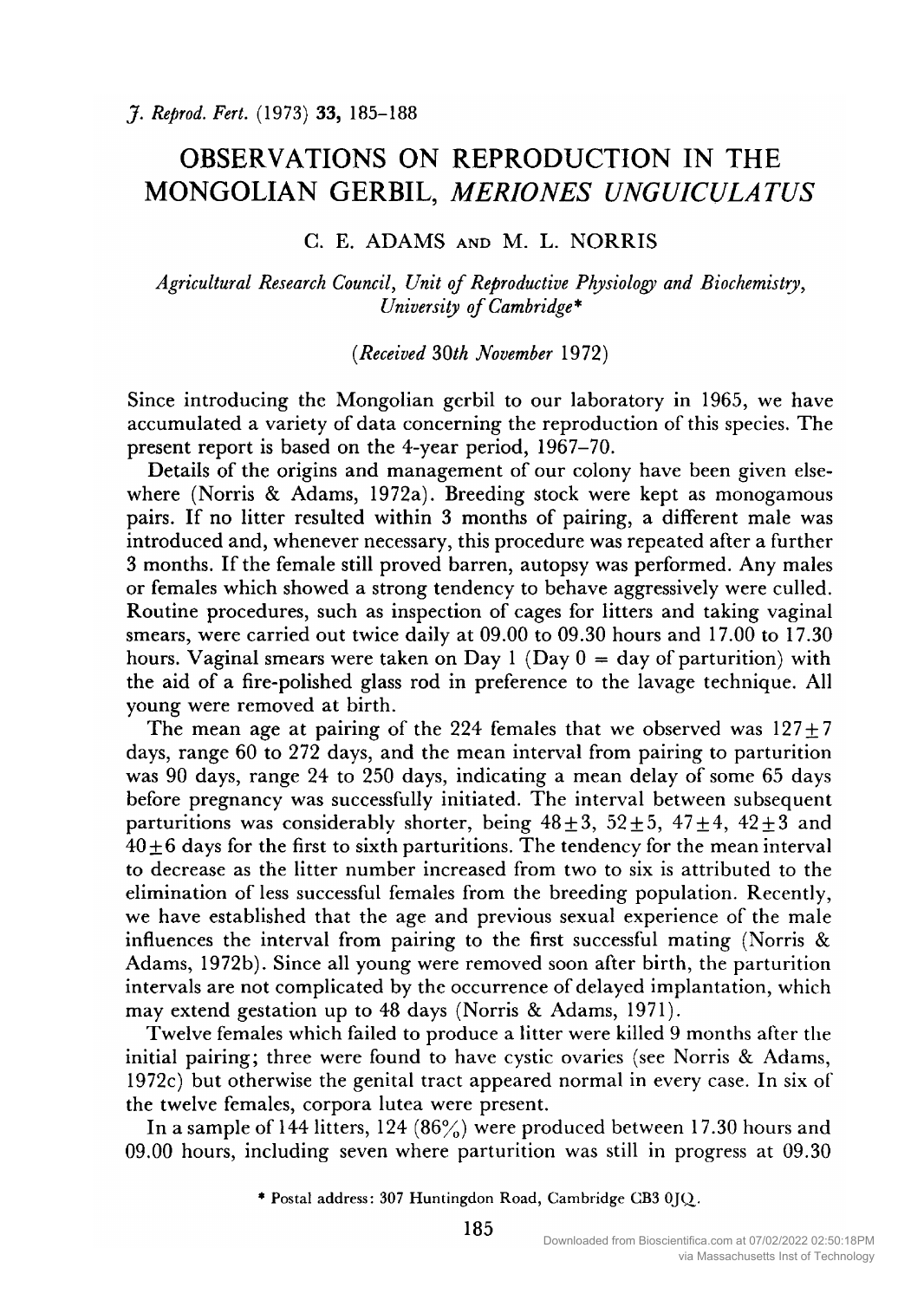hours. Of the remaining twenty cases, eighteen were produced between 09.30 hours and 17.30 hours with two in progress at 17.30 hours.

The incidence of mating *post partum* was determined after 144 parturitions in <sup>a</sup> total of eighty-one females. On several occasions, we observed females showing lordosis at 17.30 hours on the day of parturition but, though copulation appeared to occur, spermatozoa were never found in the smear. However, spermatozoa were found the following morning (Day 1) at 09.00 hours. Altogether, <sup>109</sup> matings  $(76\%)$  were detected on Day 1. Among the remaining thirty-five females, seven subsequently littered following <sup>a</sup> gestation consistent with



Text-fig. 1. The distribution of <sup>657</sup> litters according to size in the Mongolian gerbil, Meriones unguiculatus.

mating having occurred within <sup>3</sup> days of parturition. Altogether, therefore, at least  $80\%$  (116/144) of the animals mated and of these, ninety-three (80%) littered. Schwentker (1963) noted that oestrus occurred post partum and that  $60\%$  of the females became pregnant at that time. Similar figures were reported by Marston & Chang (1965), who found that 59% of their animals mated post partum and of these,  $86\%$  were fertile as judged on the basis of the recovery of fertilized eggs or completion of pregnancy.

The cellular changes noted in the vaginal smear taken *post partum* were comparatively regular. On Day 0, the smear tended to contain few cells, those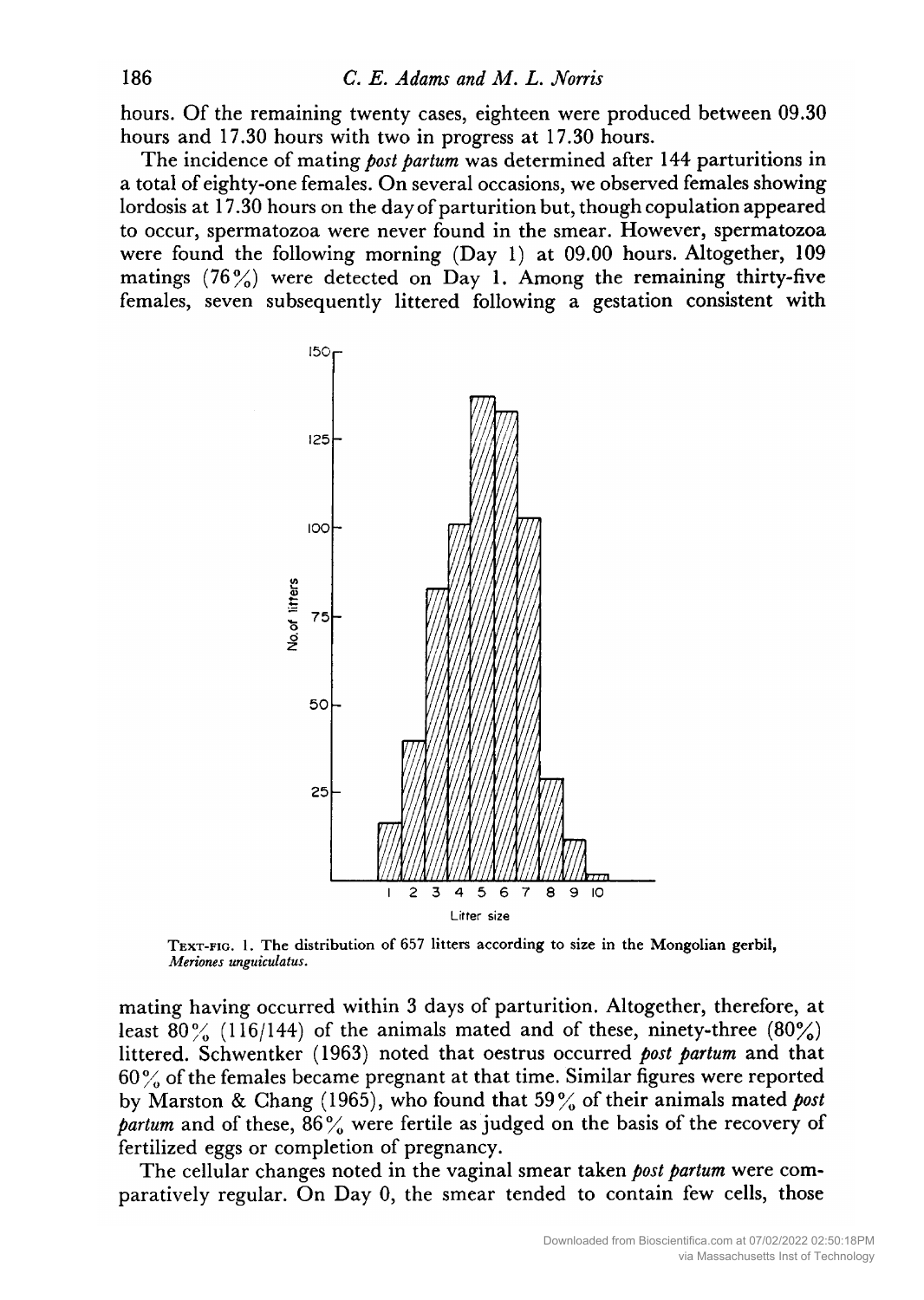present being predominantly cornified with some epithelial cells, a few leucocytes and occasional red cells. On Day 1, if spermatozoa were found—and these were rarely motile—the smear consisted almost entirely of cornified cells with <sup>a</sup> few epithelial cells and only rarely were leucocytes present. When spermatozoa were absent, the smear was much more variable; it was usually thick with many leucocytes and epithelial cells. A striking feature was the rapidity with which spermatozoa were eliminated from the vagina : commonly, the smear was negative at 17.30 hours in animals that had shown <sup>a</sup> positive smear at 09.00 hours.

Altogether, <sup>657</sup> litters were recorded during the 4-year observation period. In individual years, the mean litter sizes were  $4.4$  (1 to 9),  $5.2$  (1 to 9),  $5.0$  (1 to 10) and 5-2 (1 to 9), based on 66, 201, <sup>228</sup> and <sup>162</sup> litters, respectively. The distribution of the <sup>657</sup> litters according to size is illustrated in Text-fig. 1. The majority  $(85\%)$  of the litters contained from three to seven young, with a litter size of one accounting for less than  $3\%$  of the total. Earlier reports on litter size include those of Nakai, Nimura, Tamura, Shimizu & Nishimura (1960), Schwentker (1963) and Marston & Chang (1965), who recorded  $4.8 \pm 0.9$ ,  $4.1$  (1 to 12) and  $4.5 \pm 0.04$ , respectively.

Table 1. The effect of age of the female on mean litter size in the Mongolian gerbil

| Age range  | No. of       | Litter size            | Mean parity             |
|------------|--------------|------------------------|-------------------------|
| (days)     | observations |                        | of female               |
| ~109       | 9            | $4.1 + 0.5$ (2 to 7)   | $1 - 0 + 0 - 0$         |
| 100 to 199 | 74           | $5.1 + 0.2$ (1 to 9)   | $1.5 + 0.1$             |
| 200 to 299 | 111          | $5.2 + 0.2$ (1 to 10)  | $2 \cdot 2 + 0 \cdot 1$ |
| 300 to 399 | 80           | $4.7 \pm 0.2$ (1 to 9) | $2.6 + 0.1$             |
| 400 to 499 | 16           | $4.3 + 0.6$ (1 to 8)   | $3 \cdot 1 + 0 \cdot 3$ |

Values expressed as  $Means \pm S.E.;$  ranges in parentheses.

In the <sup>290</sup> cases where the exact ages of the females were known, it was possible to examine the effect of age on litter size. There was an initial rise from 4-1 in females aged less than <sup>100</sup> days to 5-1 in those aged <sup>100</sup> to <sup>199</sup> days. Litter size was well maintained up to <sup>300</sup> days of age but thereafter, <sup>a</sup> decline was noted (Table 1). In agreement with the earlier report of Marston & Chang (1965), litter size appeared to be very little influenced by parity; means of  $5.0 \pm 0.2$  (112),  $5.0 \pm 0.2$  (82),  $4.8 \pm 0.3$  (50),  $5.1 \pm 0.3$  (29) and  $5.4 \pm 0.3$  (17) were recorded for litters from the first to the sixth parturition. Nakai *et al.* (1960) noted that the first litter was the smallest but their total material contained only twenty-seven litters.

The sex ratio (males per <sup>100</sup> females) based on <sup>1824</sup> young in <sup>367</sup> litters was 102-4. An earlier report, based on fifty-seven litters containing <sup>280</sup> young, gave 102-9 (Marston & Chang, 1965).

Observations on the incidence of dead young soon after birth were made on <sup>430</sup> litters, twelve of which contained <sup>a</sup> total of thirteen dead young, equivalent to 0-6% of the <sup>2160</sup> young born. Two-thirds of the dead young were found to have been still-born: the remainder must have died soon after birth. Cannibalism was not observed.